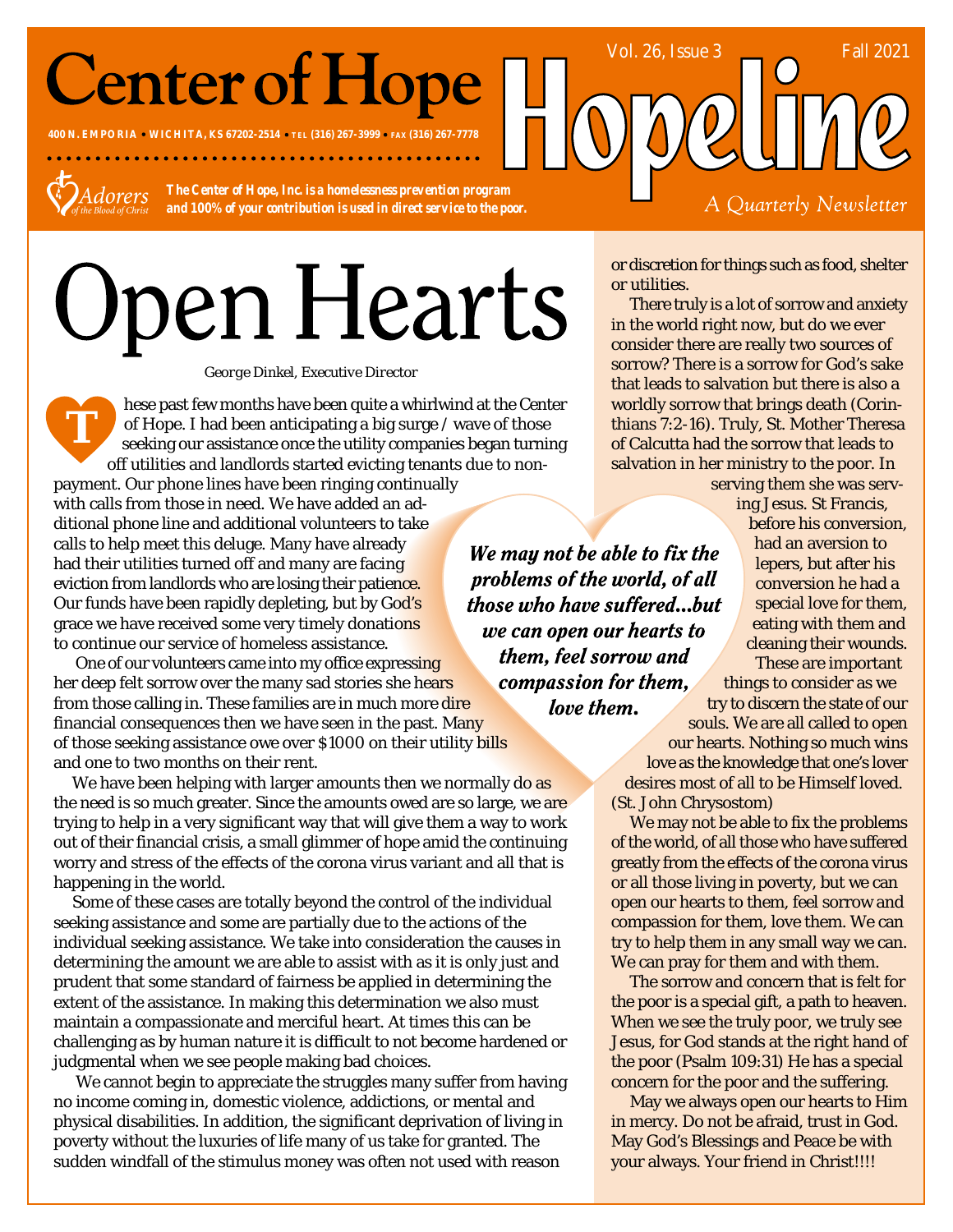#### **COH Board of Directors:** Chair: Tom McGrath Vice-Chair: Joe Warren Secretary: Sr. Janet Rowley, ASC

**Board Members:** Sandi Baalman Glen Dolezal Kathy Kehr Sr Angela Laquet, ASC Katie Link Angela McCoy Robin Needham Scot Pennington May Ann Rabe Ann Sigwing Eric Swenson Sr. Susan Welsby, ASC Janice Yaeger

### **CENTER OF HOPE, INC.** *sponsored by the Adorers of the Blood of Christ*

**Executive Director** George Dinkel

#### **Staff:** Sr. Becky Balthazor, ASC Jane Hermann Adriana Palma

**Volunteers:** Donnette Brittain Mary Corrigan Anne Cummings Jerry Dooley Brenda Eck Jerry Ewald Connie Hotze Mike Hotze Victoria Jackson Andrew Jaramillo Kathy Kehr Rachel Lewis Ruth Mattingly Vernon May Carol Meyer Janet Miller Lisa Oehmke Marilyn Osio James Ramsey Phyllis Ramsey Mary Santiago Eldon Schumacher Mary Schumacher Elisabeth Sims Susan Sloan Dan Smarsh Lacey Vess Mary Jobe Waddill Amber Wilson Carolyn Winn Janice Yaeger Patricia Yates

## **Congratulations to New Graduate**

**Christal Porter**, one of Sr. Becky's many success stories, graduated from Wichita State University May 29, 2021 with her nursing degree. You may remember her as a speaker from our April 2019 Annual Dinner. We are very proud of her and her accomplishments and of Sr. Becky's Case Management Program, which continues to be a positive life-changing experience for so many clients.





As the corona virus continues to create much suffering and stress in our lives, we might keep the Via Dolorosa in our thoughts. We know that Jesus fell three times on the way of the cross, but do we ever consider that Jesus got back up three times, knowing He would face more suffering. May we persevere in our journey through these difficult times following His example.

# Please Pray

- **D**, a 65-year-old mom who is on a fixed income. She had to pay funeral expenses as her son passed away. She owes \$1300 on her utilities and \$1700 on her rent.
- **A**, a 22-year-old mom with a 2-year-old son. She only made \$345 this past month and owes \$2300 on her rent.
- **D**, a 35-year-old man who has just recently been able to get back to work. He has been sober now for 117 days. He owes \$2260 on back rent and his gas service is disconnected but he is trying to make a comeback.
- **F**, a 49-year-old disabled veteran. He recently had a heart attack and has been unable to work. He owes \$2500 on his rent.
- **A**, a 39-year-old mom with a 14-year-old son. She has had no income this past month as her car broke down and she has no transportation to work. She owes \$1800 on her rent and \$2650 on her utilities.
- **S**, a 46-year-old man who has no income and has just recently moved into a sober-living house.
- **M** and **A** and their two children. M had a severe accident and lost his hand. He worked in construction and is now not able to work. He received his last check of \$618 this month and owes \$500 on rent and \$1100 on their utility bill.
- **J** and her four children. J works for the school district so typically she can pay her bills, but with being off during the summer months she has fallen behind. She owes \$580 on her mortgage and \$1200 on her utilities.
- **C**, a 45-year-old mom and her three children. C had surgery and was unable to work. She owes \$1440 on her rent and \$1100 on her utilities.
- **L**, a 41-year-old mom with four children. L is working but was laid off from her job two times due to Covid. She owes \$2800 on her Evergy bill, \$650 on her gas bill, which has been turned off and \$250 on her water bill.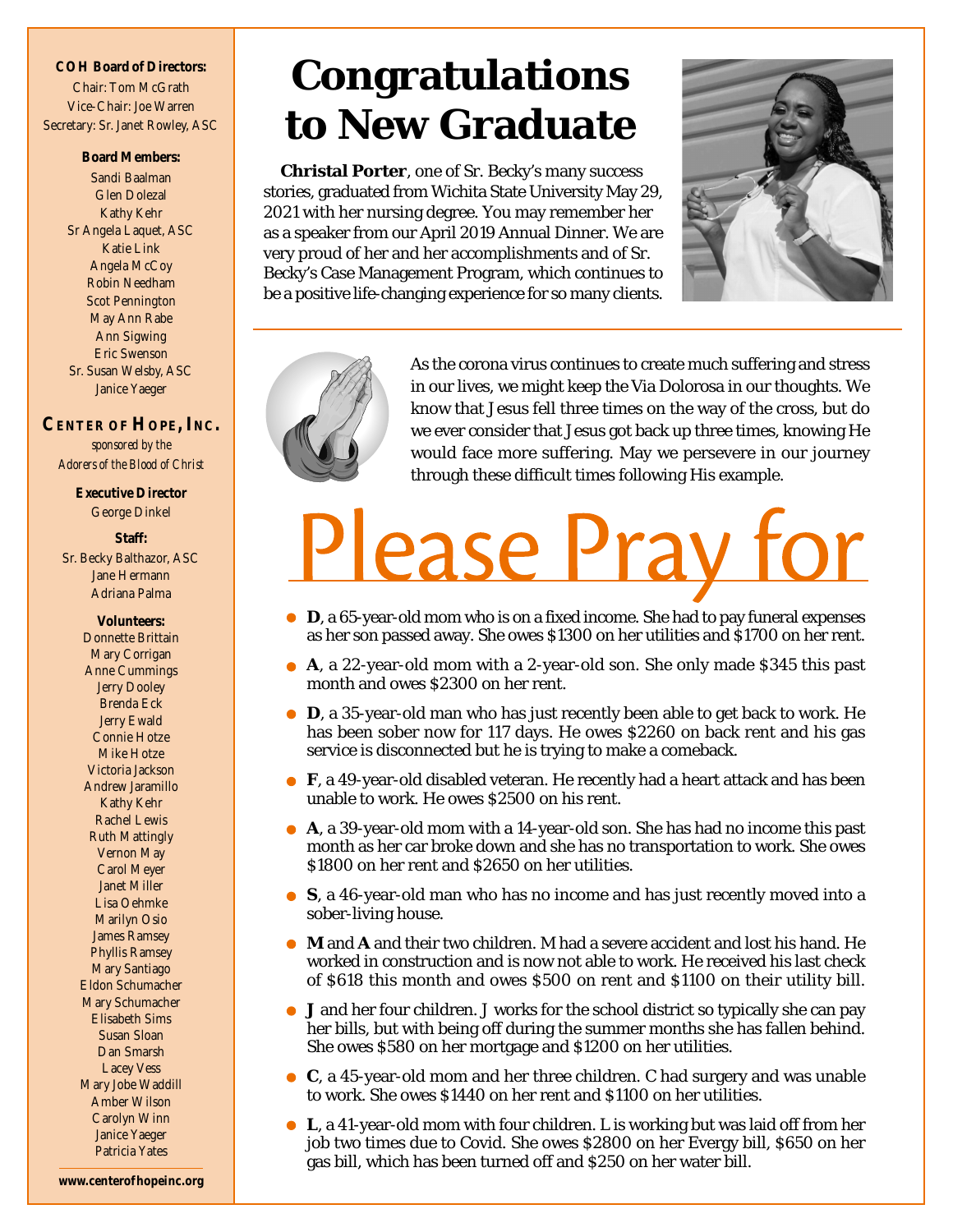## DIVINE **MERCY**

*Following is an excerpt from the liturgy of the hours in the 17th week of Ordinary Time that was written by St. Caesarius, Bishop of Arles 1500 years ago, but is an especially applicable source of wisdom for us today.*

"While all men wish to receive mercy, only a few are willing to give it. How can a man ask for himself what he refuses to give to another? If anyone expects to receive any mercy in heaven, he should give mercy on earth. There is mercy in heaven, but the road to it is paved by our merciful acts on earth.

 There is an earthly as well as heavenly mercy—Divine Mercy. Human mercy has compassion on the miseries of the poor. Divine mercy grants forgiveness of sins.

Whatever human mercy bestows here on earth; Divine mercy will return to us in our homeland. In this life God feels cold and hunger in all who are stricken with poverty. When the poor are starving, Christ too hungers. Do not neglect to improve the unhappy conditions of the poor, if you wish to ensure that your own sins be forgiven you, show mercy while you are on earth, and mercy will be shown you in heaven. Give to the poor. Give them whatever your resources will allow".



# New U.S. Citizen

*Congratulations Adriana on becoming a United States Citizen! We are proud and honored to have you join our nation.*

We are happy to announce that one of our Center of Hope employees recently became a citizen of the United States. Adriana Palma, who has been a part of the Center of Hope Family for the past six years, grew up in the country of El Salvador. She has a degree in Psychology and came to the United States in 2014 with her mother.

She has made a tremendous impact in our service to the Hispanic Community living in the Wichita area. In the past, with many of the Hispanic families not being able to speak English and the fear that if they received assistance, it might cause them problems with the Federal Government in some way, they were often hesitant to seek or accept assistance even though they had serious needs.

 Since Adriana has joined the Center of Hope, our service to the Hispanic Community has greatly improved. They are very trusting of Adriana and really appreciate her kindness and sincere concern for their needs. We trust that God has greatly blessed our little ministry of homelessness prevention and believe that Adriana has been a very special gift for us.

## **Center of Hope Recognition Gifts**

## *In Honor of*

Rev. Pat Malone Sr. Joann Stuever – Jubilee Rev. Ken Van Haverbeke

## *In Memory of*

Bethany Chawk Jerry Larson Jeanie Rosenhamer Mike & Cheryl Traverse